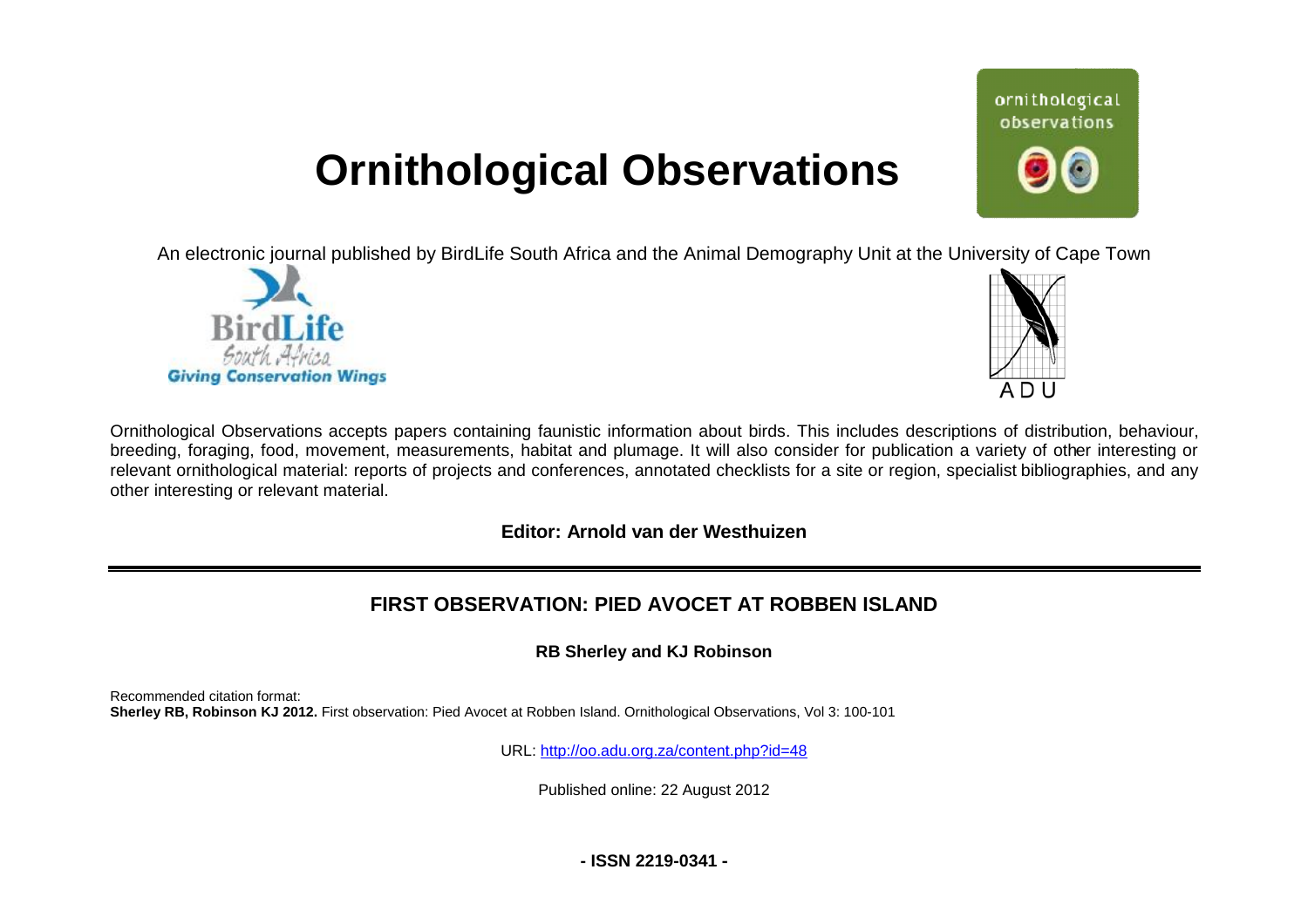

 $*$ *RB* Sherley and KJ Robinson

Animal Demography Unit, Department of Zoology, University of Cape Town, Private Bag, Rondebosch, 7701, South Africa

\*Corresponding author: [richard.sherley@gmail.com](mailto:richard.sherley@gmail.com)

Robben Island (33°48'S, 18°22'E) is an Important Bird Area (Barnes Robben Island (33°48'S, 18°22'E) is an Important Bird Area (Barnes<br>1998) located approximately 11 km north of Cape Town and 7 km west of the nearest mainland at Bloubergstrand (de Villiers 1971).<br>The island has approximately 12 km of shoreline, providing breeding<br>and foraging habitat for a number of marine and coastal species<br>(Crawford and Dyer 2000 The island has approximately 12 km of shoreline, providing breeding and foraging habitat for a number of marine and coastal species (Crawford and Dyer 2000, Sherley et al. 2011). The coastline mainly consists of slate, but a small beach, known as Sandy Beach, occurs on the east coast.

The Pied Avocet *Recurvirostra avosetta*  is a common breeding resident in southern Africa, typically found at coastal saltworks, sewage pans and coastal lagoons (Tree 1997). In South Africa, one of the critical sites for the species in the Western Cape is the Rietvlei Wetland Reserve (33°50'S, 18°29'E) on the mainland adjacent and about 10 km from Robben Island. The maximum sighting of 669 birds at that locality represents more than 2% of the southern African population, last estimated to be between 15 individuals (Delany et al. 2009). Data from the second Southern African Bird Atlas Project (SABAP2, <http://sabap2.adu.org.za>) and the Bird in Reserves Project (BIRP, <http://birp.adu.org.za>) indicate that Pied Avocet are routinely encountered at the Rietvlei reserve. However, despite the presence of several Charadriiform species on the island and bird observations spanning at least the last two decades, Pied Avocet have not apparently been recorded on Robben Island (Crawford and Dyer 2000, Sherley et al. 2011). esident in southern Africa, typically found at coastal saltworks, ewage pans and coastal lagoons (Tree 1997). In South Africa, one of the critical sites for the species in the Western Cape is the Rietvlei Vetland Reserve ( Robben Island. The maximum sighting of 669 birds<br>presents more than 2% of the southern African<br>estimated to be between 15 000 and 25 000 I Avocet are routinely encountered at the R, despite the presence of several Charadriiford and bird observations spanning at leas Pied Avocet have not apparently been record rawford and Dyer 2000, Sherley *et al.* 2011).

At 10:30 on 11 June 2012, one adult Pied Avocet was observed and photographed foraging alone at the water's edge on Sandy Beach (Figure 1). The bird was watched for c. 5 minutes, after which a close (Figure 1). The bird was watched for c. 5 minutes, after which a close<br>approach by the observers caused it to fly out to sea (c. 50 m) and then adjacent to the shoreline to a point c. 50 m north of its original location. Whilst in flight, the Avocet was repeatedly mobbed by a Hartlaub's Gull *Larus hartlaubii.* No apparent aggressive or kleptoparasitic interactions were noted and the reasons for this<br>antagonistic behaviour were not clear. antagonistic behaviour were not clear. 100<br>
Pied Avocet was observed and<br>
water's edge on Sandy Beach<br>
c. 5 minutes, after which a close<br>
t to fly out to sea (c. 50 m) and<br>
ioint c. 50 m north of its original<br>
ivas repeatedly mobbed by a<br>
No apparent aggressive

This observation takes the number of bird species recorded at Robben Island to 165 (Sherley et al. 2011).

### **Acknowledgements**

The authors acknowledge the logistic support provided to their research activities by Robben Island Museum and the financial support from the Marine Research Institute, the University of Cape Town, the B Bristol Conservation and Science Foundation (RBS) and the Leiden Conservation Foundation (KJR).